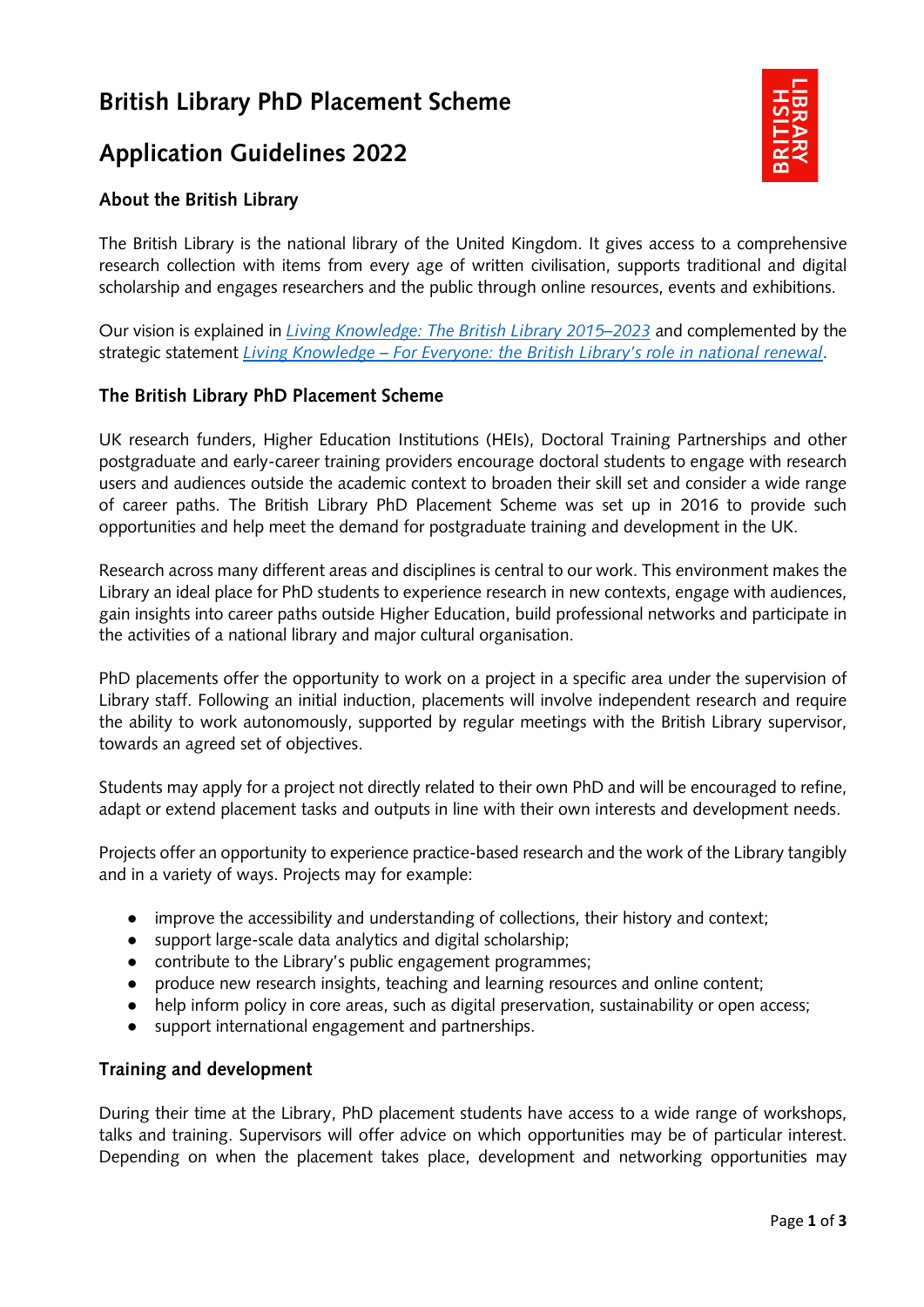include, for example, the Digital Scholarship Training Programme, Research Roundtables, Business & IP Centre workshops, and postgraduate work-in-progress talks and seminars.

Placement supervisors will provide an induction and facilitate other training that may be required to undertake a specific placement. Details are provided in the individual project descriptions.

### **Eligibility**

- The Library welcomes applications to its PhD Placement Scheme from all current PhD students registered with a UK university.
- International PhD students are eligible to apply, subject to meeting any UK visa/residency requirements.
- The Library is an equal opportunities placement provider and encourages applications from PhD students from all backgrounds.
- PhD placement scheme applicants must have the support of their supervisor. Successful applicants must secure the approval of their institution and training grant provider as necessary.

#### **In addition, the following applies:**

- If you are in the final year of your PhD: You are eligible to apply, provided that you are able to undertake all of the placement prior to submission of your thesis.
- If you have not begun your PhD: If you have been accepted as a PhD student from academic year 2022/23 onwards, you are not eligible to apply in this round. Feel free to contact us at [Research.Development@bl.uk](mailto:Research.Development@bl.uk) to be added to our mailing list and receive notification of future opportunities. Our PhD Placement Scheme runs annually.
- For both on**-**site and remote placements, you must be based in the UK at the time of undertaking the placement.

#### **Funding**

Applicants are expected to ascertain what funding is available to them through their HEI, doctoral training grant provider or other sources to support the period of the placement. We strongly recommend that a PhD student given approval to undertake a placement is in receipt of a stipend at least equivalent to the current [UKRI national minimum doctoral rate](https://www.ukri.org/our-work/developing-people-and-skills/find-studentships-and-doctoral-training/get-a-studentship-to-fund-your-doctorate/) for the duration of the placement.

Successful candidates unable to secure sufficient funding through their HEI or other sources are welcome to apply to the Library's PhD Placement Fund for assistance. The PhD Placement Fund will only be able support a limited number of students, and the level of funding available will depend on individual circumstances and overall demand.

#### **Timeframe, location and working arrangements**

PhD placements are offered for 3 months full time or, wherever possible, part-time equivalent. Parttime arrangements will be agreed between the successful applicant and the placement supervisor, but will usually require a minimum of 2-2.5 days per week to be spent on the placement project.

Placements available for this round can start no earlier than June 2022 and must be completed by March 2023 at the latest. Unless otherwise stated in the project description, there will be some flexibility around the placement start date.